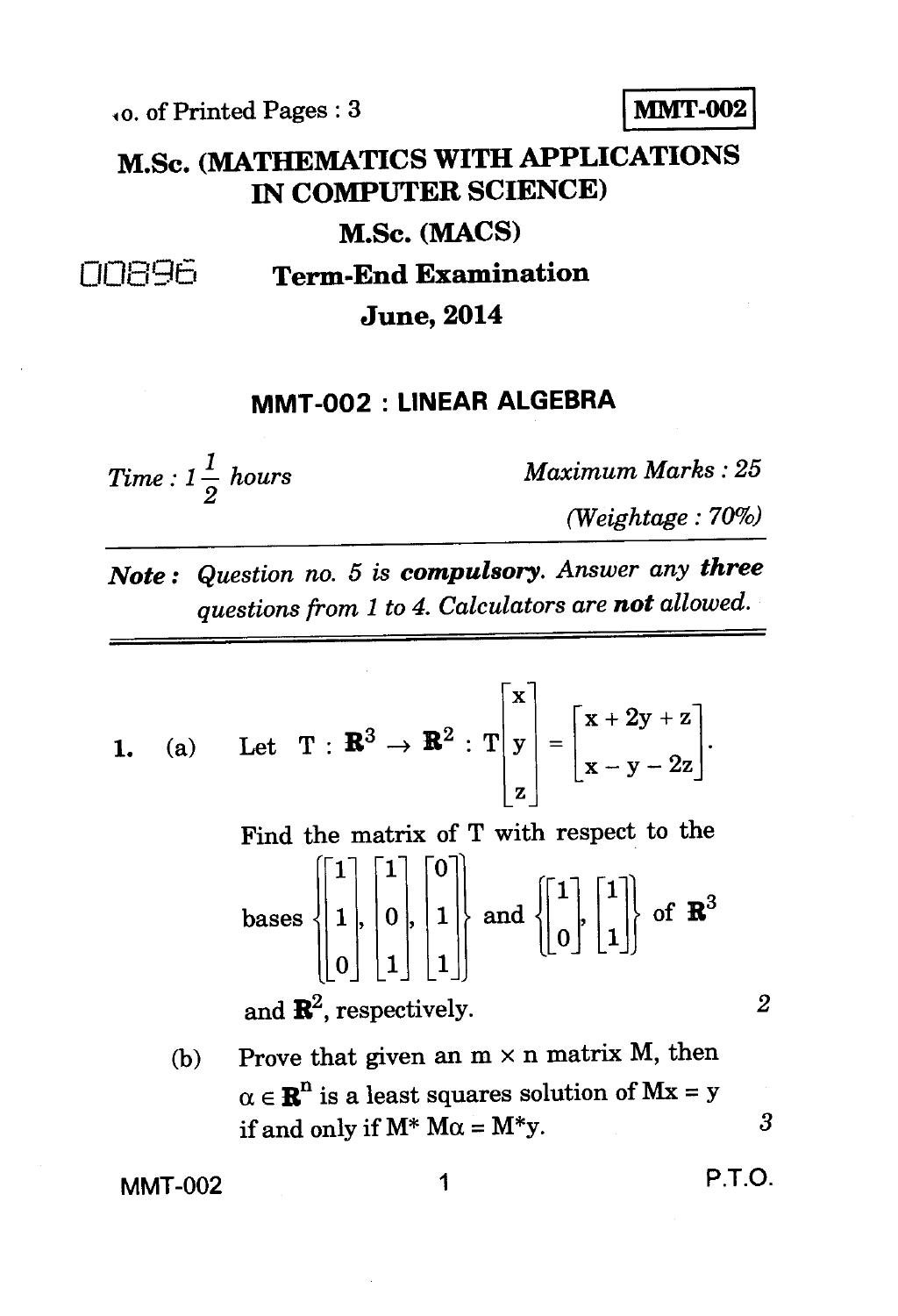2. (a) Write all possible Jordan canonical forms for  $a \times 4$  matrix whose minimal polynomial is  $(x - 1) (x - 2)$ .  $2\frac{1}{2}$ 

## (b) Write the spectral decomposition of

$$
\begin{bmatrix} 3 & 0 & 0 \ 0 & 1/2 & -1/2 \ 0 & -1/2 & 1/2 \end{bmatrix}.
$$
  $2\frac{1}{2}$ 

3. (a) Check whether or not 
$$
\begin{bmatrix} 2 & -3 & 3 \ 5 & 5 & 2 \ 0 & 3 & 0 \end{bmatrix}
$$
 is unitarily diagonalisable.

(b) Consider the predator-prey matrix of two  $0.38$   $0.24$ populations given by  $0.36$   $1.22$ Check whether the populations perish with

time or not. 3

4. Construct the SVD of 
$$
\begin{bmatrix} 0 & -3 & -1 \\ 0 & 1 & -3 \end{bmatrix}
$$
. 5

MMT-002 2